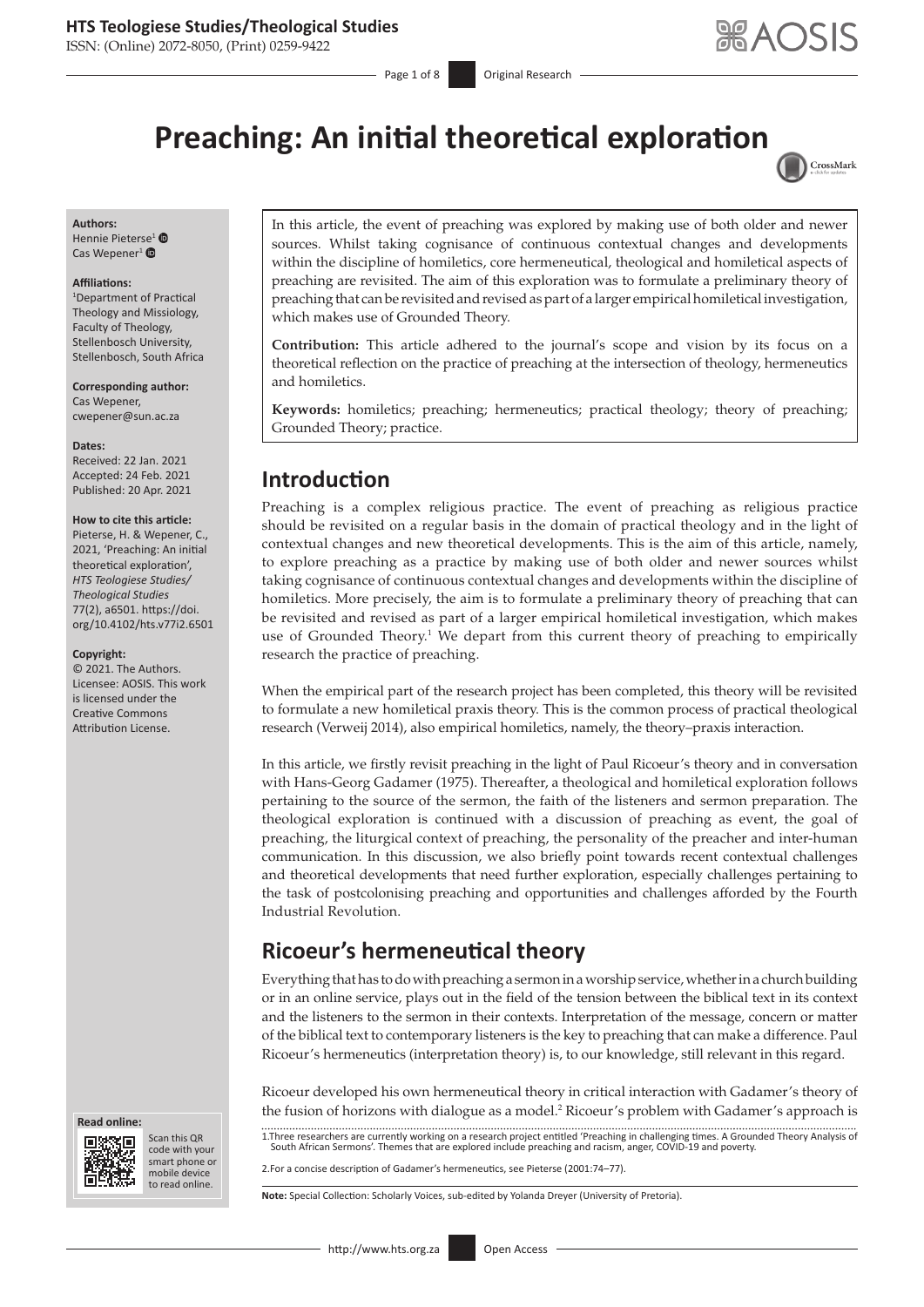in the title truth *and* method. His critique on using two different concepts 'truth' and 'method' is that Gadamer in his interpretation could not free himself from the contradiction of the epistemological and methodological concepts. A choice must be made for either a methodological position of the studied reality and lose the ontological closeness or choose the truth position and then lose objectivity of the human sciences (Ricoeur 1981:60, 131). Gadamer therefore cannot escape from the problem of how to discern good from bad interpretations (Boonstra 2016:63). Ricoeur's theory is an attempt to overcome this anomaly between the objectivity of the sciences and the fundamental experience of the contemporary world (Ricoeur 1974:26).

According to Ricoeur, the central problem of hermeneutics is 'the status of written texts *versus* spoken language, the status of interpretation *versus* explanation' (Ricoeur 1981:165–166). The challenge thus has to do with the difference between spoken and written language. Ricoeur asked what exactly happens with the change from spoken to written language. *Spoken language* has the quality of making sense in its reference to an actual happening in the speaker's reality and at the same time, its view of that reality in which a person's narrative takes place has a claim of truth (Ricoeur 1974:28). The speaker has a *Beziehung zur Wirklichkeit, die einen Wahrheitsanpruch impliziert* [a view of reality that has a claim to truth] (Ricoeur 1974:28). This main characteristic of spoken language (speaker's intention) changes when the words are put to writing.

*Written language* makes the text *independent* of the original intention of the speaker. The intention of the speaker in his or her narrative is in the written text not the same as what the speaker meant. As a result of the autonomy of the text, there is a distance that developed from the original spoken language (Ricoeur 1974:28) and there is thus a difference between the speaker's intention and the meaning of the utterance (Ricoeur 1976:16–19). By putting spoken language into a written text, the speech act is divorced from its context. Only the content (locutionary act) of the speech act is preserved. The *Sache* in the text, that is, the matter, concern, value and cause of the text, is preserved.<sup>3</sup>

When people at a later stage read the narrative in the text, re-figuration occurs. The narrative that derives from a world of action in the past returns to the world of action – that is, the contemporary world of the reader. Interpretation means that readers read a text with a possibility to apply it to their own situation. Appropriation is in fact a condition for discovering its meaning. Application means letting go, as readers open themselves to the world presented by the text (Ricoeur 1981:191). When this happens, two worlds confront each other – the world of the text and the world of the reader. Texts furthermore have multiple meanings. The reader may experience the narrative in the text as an appeal, be renewed by it, be inspired to act and create a new narrative from the original text (Ricoeur 1981:184). The world of the text enters the world of the reader and provides a new vision.

Ricoeur made use of a hermeneutical arc of pre-figuration, con-figuration and re-figuration (Van Aarde 2020b:98). Every text is preceded by pre-figuration when the speaker speaks about an experience; con-figuration happens when an author creates a text with her or his own style and structure; re-figuration occurs when a reader reads the text and appropriates the matter of the text into his or her own contemporary world (cf. Pieterse 2001:78).

Ricoeur also applied his philosophical hermeneutics to theological reading of the Bible (Ricoeur 1974:36).4 According to him, the fact that the voices of biblical people in their experiences of God were written into text and bring the sense and matter, the message, of the speakers in the Old and New Testaments to us today. Furthermore, the authors of the biblical texts put their messages in a written 'work', which is a text with an own structure and style. Therefore, readers must be aware of the genres of the texts they read to be able to understand it correctly (cf. Long 1989). Readers receive the message of the biblical authors in written language carrying the matter, the concern, the cause and the *Sache* of the Gospel to them – the *Sache Jesu*, for example. Exactly that *Sache* leads readers to see the Bible as revelation of God (Ricoeur 1974:40). When they appropriate that message of the Bible, it can open a new existence, a new life for them (Ricoeur 1974:44).

Over the past few decades, postcolonial hermeneutics has influenced many disciplines, also practical theology; however, only recently have homileticians begun to apply insights from postcolonial theory in homiletics.5 Postcolonial theory points towards the fact that the colonialism is not over and remains in relationships in various oppressive forms (Go, Jacobsen & Lee 2015:4) and preachers are often powerful role players who can either perpetuate or challenge these oppressive systems through their preaching, which of course starts with the way in which they do exegesis and interpret texts. Post-colonial theory challenges myths of binarity (Puilan 2015:9) and heteronormativity. Pui-lan (2015) defines postcolonial preaching as:

[*A*] locally rooted and globally conscious performance that seeks to create Third Space so that the faith community can imagine new ways of being in the world and encounter God's salvific action for the oppressed and marginalized. (p. 10)

This definition of Pui-lan and the work of other scholars have implications for all the aspects of preaching that are dealt with in this article.<sup>6</sup>

4.For a shortened text of these ideas, see Ricoeur (2008). 

<sup>3.</sup>The *Sache Jesu*, the cause of Jesus (his words and deeds of inclusiveness of every human being in the Kingdom of God with love, grace and freedom) in the texts of the New Testament (cf. Van Aarde 2020a:154–163), is a good example in this regard.

<sup>5.</sup>See volume 40 number 1 of the journal *Homiletic* for a collection of essays on this topic, as well as Travis's book *Decolonizing Preaching. The Pulpit as Postcolonial Space*. In 2020, the South African theologian Wessel Wessels completed a PhD thesis on postcolonial homiletics.

<sup>6.</sup>It is impossible to touch upon all the new developments in hermeneutics and its implications for preaching; however, we do want to point to the term carnal hermeneutics (Kearney & Treanor 2015) and flag it as an important development in philosophical thought in general and hermeneutics in particular that should be explored further in homiletics, especially in the light of developments pertaining to the Fourth Industrial Revolution, online preaching and th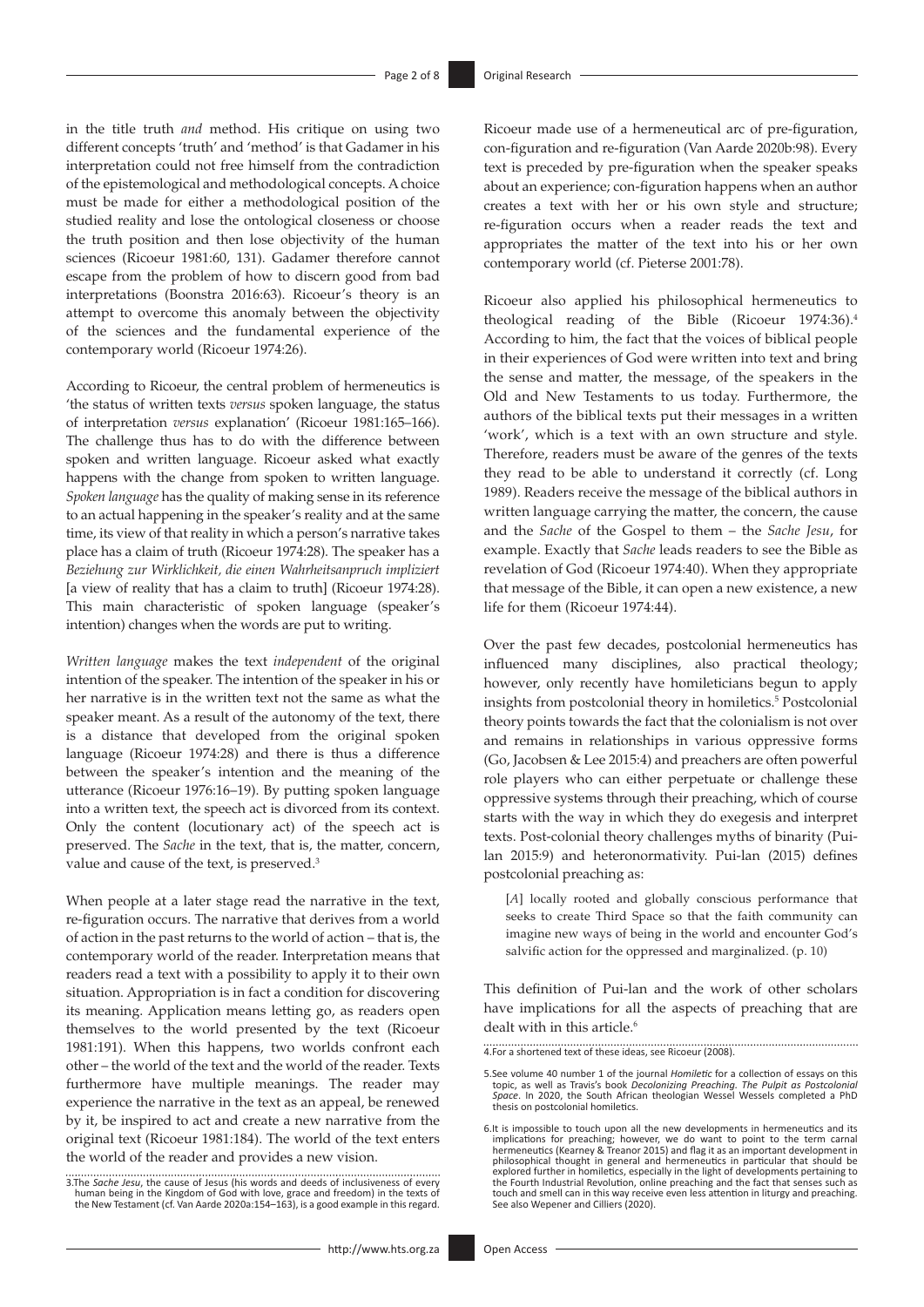The preacher must therefore read texts whilst preparing the sermon and analyse his or her own sermons very critically and in the light of notions such as empire and power (cf. Travis 2014). Ricoeur calls it *hermeneutics of suspicion* (Ricoeur 1970:27) and with post-colonial theory in mind, Travis (2014:2) defines preaching as 'a theological act that names, out loud, the world as it is and as it may become'. Ricoeur's theory is still relevant for homiletics, but should be augmented with insights from development regarding, for example, postcolonial theory.

## **The source of the sermon's message and the faith of the congregation**

The canonical books of the Bible originated from God's actions of revelation in word and deed in Israel's history and in Jesus Christ who showed humankind God's heart of love, mercy and grace (cf. Robinson 1973). God came first to people, worked in their hearts and addressed them and they responded to God's call and message. What we have in the Bible as written texts is the words of people's experiences of God's words and saving deeds. The experiences of God's saving words and deeds were recorded by the writers and editors of the Old Testament and the Jesus followers in the New Testament. The Bible is a mirror of faith experiences by people over nearly 1200 years. What is said in the Bible has been tested over many centuries. It is a source for faith pronouncement. Bible is not only a book consisting of God's words and deeds but is also a book written by human beings; therefore, it is not perfect or without errors (Combrink 1985:156; Jonker 2019).

The Bible should not be read in a fundamentalist way. It must be interpreted under guidance of the Spirit and with common sense. There are good commentaries on all the books of the Bible, which must also be engaged critically and which can help readers to understand the message it wants to communicate to people in their contexts. McGrath speaks of Scripture as the Word of God in a nuanced way (McGrath 1996:169). We find this nuance in the formulation of Rudolf Bohren: 'In Scripture we have the precipitation of the self-revelation of God to human beings' (Bohren 1974:110). The words in the Bible and the Holy Spirit are in a strong connection. Words in the Bible are words of God in so far as the Spirit reveals it in our hearts and minds through his work. The Spirit speaks through Scripture (*Der Geist redet durch die Schrift*) (Bohren 1974:113). In the Protestant tradition, the authority of the Bible as God's revelation for humankind is accepted (cf. Van den Brink & Van der Kooi 2012:109). God is more than God's revelation. God is still the incomprehensible God whom humans must approach in reverence. The source for the message from God to the community of faith in the sermon to be preached next Sunday is from the texts of Scripture.

Christians, members of the church who assemble on a Sunday morning, expect to hear a word from God for them through the sermon. The source of their faith came from the

words of Scripture, which have touched their lives, because the Bible is a book that breathes new life (Brueggemann 2005). 'The correspondence between faith and preaching is quite close' (Hermelink 2007:32):

The 'authorizing voice' of scripture 'heard' in the community needs to be understood as a theological reality mediated through the biblical literature. That is, the authorizing voice heard in the text … is indeed the voice of the Holy God. That is the voice communities of faith heard in the text, a voice that authorizes in odd and unsettling ways. (Brueggemann 2005:6)

However, we have to scrutinise what we hear with a critical hermeneutics of suspicion (Van Aarde 2020a).

The interpretation of the biblical text in its context and in the community of faith's context in next Sunday's worship service is closely knit. The preacher cannot come to preach with an exegesis of the text alone. The context of the listeners on that Sunday must be interwoven in the message of the text and the exegesis worked into a speech that communicates well and is clear enough that the listeners can follow it with interest (cf. Tisdale 2008). The metaphor of a sponge may help to illustrate the preacher's position in the process. The preacher is a sponge who must absorb in herself or himself the context of the congregation, simultaneously absorb the context and message of the text and embody it in his or her existence. In this way, topical and actual preaching is possible and grace can be timed (cf. Cilliers 2019).

### **Preparing a sermon for next Sunday**

The process a preacher can follow to prepare a sermon for next Sunday is captured in the metaphor of the preacher as a sponge. This is an important process that needs further scrutiny. Ricoeur's hermeneutics implies that the preacher should always start with the present context – the life world of the own congregation, the town, city, country and the world in which the preacher lives and works (cf. also Brouwer 2008). A preacher should not think that what should be said is in any case in her or his mind. A concerted effort must be made to listen to people in the congregation and in pastoral work with church members, a variety of daily newspapers can be read, and the discourse that is going on in the specific context should be closely followed. The preacher starts the process from the own context and situation (Immink 2010:13–14; Lischer 1981:80; Pieterse 2001:81).

With the congregation's context clearly in mind, a preacher can approach and meet the chosen biblical text to discover its message for the sermon. Furthermore, the context in which that text has spoken to the first listeners should be studied and a variety of commentaries should be consulted. When a preacher has uncovered the context and the situation of first listeners, who had experienced God's work in their lives, a confrontation with the preacher's world and the world of the text takes place. Ricoeur speaks of readers entering the world of the text and then undergoing a metamorphosis because the text opens new possibilities of human existence for them. The preacher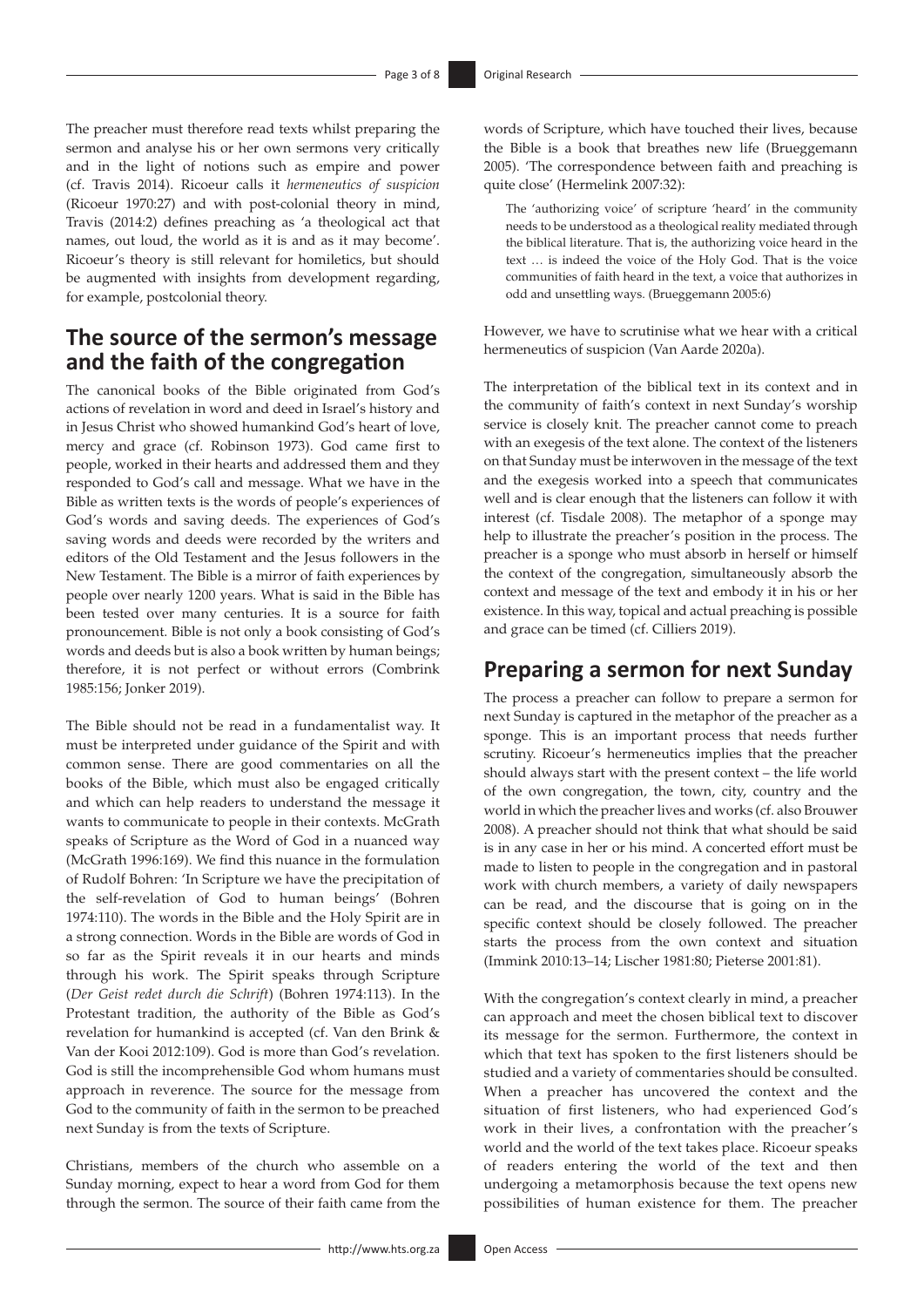will receive the 'self' of the text tantamount to admitting a new 'self' into their lives (Ricoeur 1976:99–105). That is to say, the process of understanding the text's message conveys the concern, the matter in the written text, which opens up new worlds to the interpreter-preacher, honing and refining his or her prejudices or biases, putting the preacher in a new light and even changing her or him.

In the current postcolonial South African context, a concerted effort should also be made to listen to the text in particular ways, to ask whose perspective in a certain text is silenced, and to deliberately choose multiple perspectives in the text. In teaching homiletics, a meaningful practical exercise in this regard is to have students act out a biblical text and thus force them to embody a plurality of perspectives within the text. This kind of exercise can be helpful for preachers to sensitise them to the fact that they often represent a dominant and sometimes even powerful and affluent perspective within the South African society. In this regard, the preacher is not only a sponge absorbing dominant perspectives but also a sponge that actively challenges dominant discourse by absorbing multiple perspectives and decentring dominant perspectives. This process, accompanied by prayer and trusting the work of the Holy Spirit, which becomes operative when biblical texts are read in such a way, can reveal the message for a sermon (Hogan 2006:94; Pieterse 2001:82; cf. also De Gruchy 1991:86–91). In next Sunday's sermon, the preacher will basically witness to the congregation of the experience with the text and what the text did to her or him (Long 2005).

After such an experience with the text, a period of meditation and prayer follows, in which the preacher will try to put the ideas of the sermon in a logical arrangement. Preachers should ask themselves what they want to say in the sermon. Also, and importantly, what they want to accomplish with the sermon? What is the focus and function of the sermon? (Long 2005:82). How can the four pages of the sermon be arranged (Wilson 2018) or what can the narrative plot look like (Lowrey 2001)? A sermon is like a story – it has a beginning, a middle and an end – and preachers should keep this in mind in their preparation (cf. Wepener 2019).

Listeners of a sermon interpret the sermon message through filters (Henau 1982:63; Quivik 2009:23–24). The listeners of the sermon have a certain understanding of that text built up through the years. They have their own lifeworld, their own questions, problems and experiences. They interpret the message of the sermon which the preacher preached to them by making a small sermon for themselves in their own circumstances. They apply the message in their own existential situation. This is not a problem. If the sermon message says something to them in their own lifeworld, the message of the text reached them (Allen 2000:21–41). The Spirit works during the worship service when a word from the Bible is preached. The Spirit applies it in the lives of the hearers.

### **A description of preaching as an event**

We see preaching not as an act, but as an event (Pleizier 2010:34). Thomas Long introduced the idea of preaching as an event in a satisfactory manner. A dictionary style definition would inevitably miss much of the richness and mystery of the preaching event (Long 2005:15). Albrecht Grözinger says that preaching is a cultural, aesthetic and religious phenomenon (Grözinger 2008:327). Long describes the event of preaching in four interrelated parts that describe the totality of the preaching event.

The integrated parts are the following: The *local congregation* comes to listen to the sermon. Every Sunday, they experience the liturgical worship preaching of which is an integrated part. The *preacher* is also part of the local congregation and therefore also part of the preaching event. He or she has the task to witness in the sermon the experience with the text during the week, which has existentially changed the preacher's view of the current problems and questions of their context. The sermon in action constitutes the preaching event. It is an event of *speaking and hearing* in which the listeners should understand what the preacher wants to say. Speaking and listening together create the preaching event – it is an interactive event. The *presence of Christ* is experienced as a promised reality. In the preaching event, God is actively present through the work of the Spirit (Long 2005:17).7 Inter-human discourse and divine discourse in a preaching event are bound together in a complex act of communication (Pleizier 2010:36; Verweij 2014:13).

### **The goal of preaching**

The goal of preaching is to bring the gospel from the texts of Scripture to the listeners in a specific context and situation (Lischer 1981:16). But the texts' witnessing of the gospel's message has multiple meanings. It is like a diamond that shines a certain light if you hold it in a certain way to the light and changes when you hold it in another way to the light. It shines its light into every situation. Therefore, the biblical texts are suitable for many contexts and situations, as well as different goals of preaching.

Preaching can be a *proclamation* of the saving deeds in the life, death and resurrection of Jesus Christ for us and when we believe the gospel, we can have life-changing experiences and start living a new life in Christ. This way of preaching should not be from above and in a removed authoritative way, but with love in a dialogical way taking the listeners' lives and situation into account. In this regard, Pui-lan (2015:18) sees the aim of postcolonial preaching as the creation of 'a multivocal and dialogical faith community committed to justice' and she adopts Bakhtin's concept of heteroglossia for this purpose, namely, 'the co-existence of a diversity of voices, styles of discourses or points of view'. It seems as if postcolonial preaching takes McClure's (1995) 7.Johan Cilliers (2004) also makes use of these four parts and calls them voices.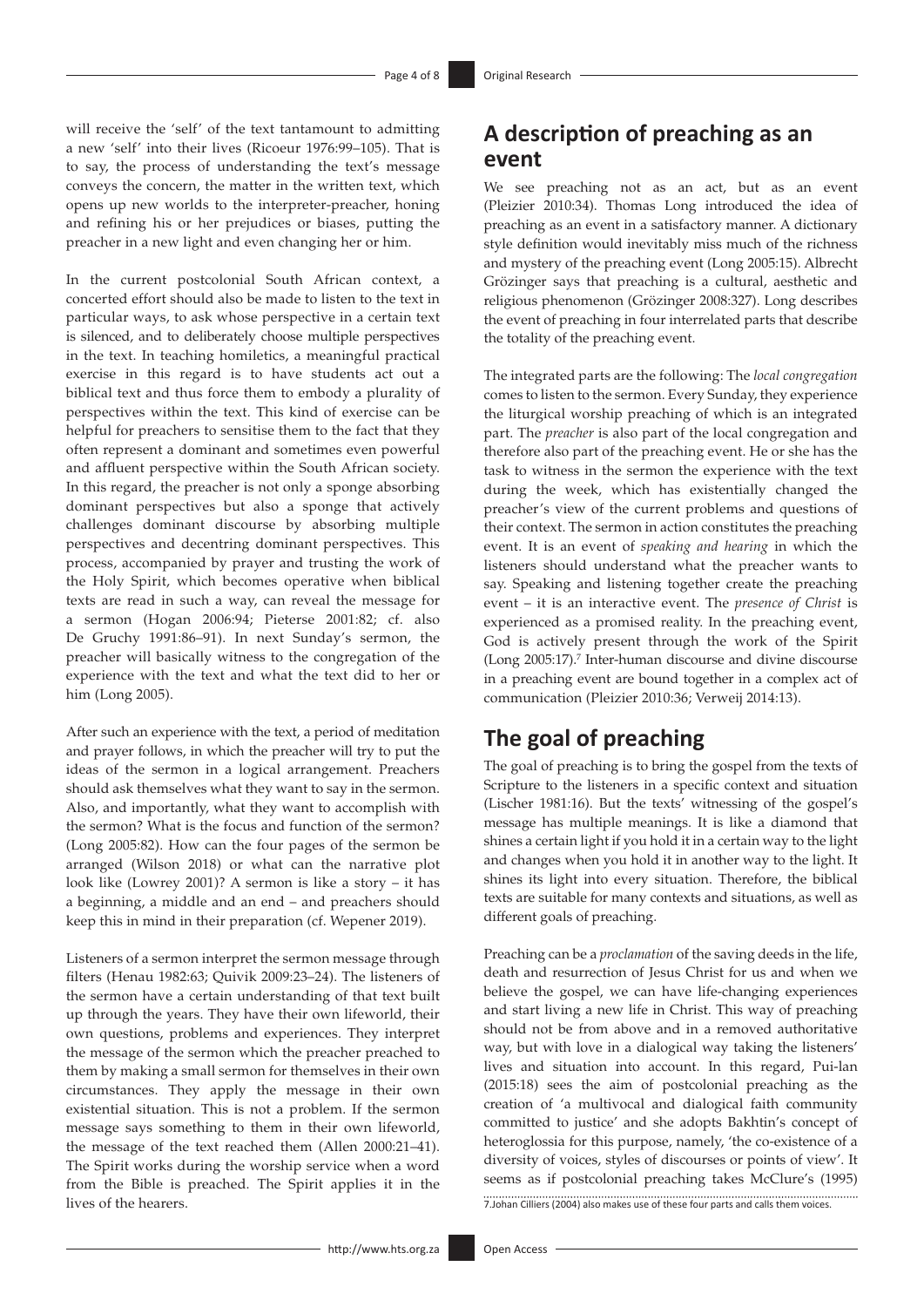well-known 'roundtable pulpit' further, as the aim is not only that the preacher learns from congregational members and integrates their insights into her sermon preparation process but also 'interrupts the dominant discourse with other voices' (Pui-lan 2015:18) and part of the dominant discourse can be the preacher herself (cf. Travis 2015). This aspect will be further explored towards the end of this article.

Another goal of preaching is the *teaching* of the congregation to build up their spiritual life and faith and learn more of a life in Christ. This is the task of spiritual equipment for the members of the congregation by means of preaching in the worship service (cf. Pieterse 1988:32–34). In the sermon, the preacher can also *pastorally care* for the sorrow, the need for consolation and the wounded spirit of people in pastoral preaching (cf. Campbell 1981; Capps 1984). The aim is thus the formation of a caring community with a special emphasis on caring for the marginalised and vulnerable in the community. From a postcolonial perspective, Travis (2015:52–54) argues that the good news of postcolonial preaching may not sound like good news for those who benefit from empire. However, the good news that may sound like bad news is the good news of the freedom from the bondage of oppressive systems, which is in the end good news to those who suffer and those who are benefitting.

Finally, the goal of preaching is to inspire and equip the congregation to *reach out* to those in need in the vicinity of the local church – the poor, the sick and all who need help (cf. Pieterse 2013:175–195) – and simultaneously challenge dominant and oppressing political and economic discourses. It is also to call on the congregation to reach out in mission into the world according to the assignment of Jesus in Matthew 28:19–20. In this regard, Travis (2015:50) reminds us that this kind of help should be performed in a decentred way, so that binaries such as helpers and those who are helped are not kept in place like man and woman and coloniser and colonised. Travis (2015:50) quotes Spivak who warns against 'neocolonizing anticolonialism' and preachers who must take care that preaching does not perpetuate colonial structures regarding the do's and have dont's. This warning is reminiscent of David Bosch's (1991:296) critique of the way in which mission work was executed, which kept some churches dependent on others and which he called 'benevolent paternalism'. Preaching should actively resist any forms of benevolent paternalism.

### **The liturgical or ritual context in the worship service in which preaching takes place**

The worship service should form a whole or unity and it is within that whole that preaching seamlessly fits (Wepener & Klomp 2015). Kloppers (2003) refers to the liturgy as an artwork in which all the different parts come together as in a *Gesammtkunstwerk*, such as an opera*.* The preacher should take the *ordo,* or story or drama of the liturgy (cf. Long 2001), into consideration and foresee how a specific sermon will, for example, function as part of the 'Service of the Word' (synaxis) after the 'Gathering' and before the 'Table Service' and the 'Sending' and serve the flow of the overarching liturgical order of a given Sunday. Many variables influence this liturgical order, such as the liturgical calendar, the lectionary or other texts from Scripture used in preaching, the global and local contextual realities and, of course, the liturgical tradition within which the worship service is being celebrated as well as the liturgical tradition of a local congregation.

Barnard (2008) provides practical advice in this regard and points to the various liturgical contexts that a preacher should keep in mind when preparing a sermon. He asks for a careful consideration of not only the kind of worship order in which the sermon is preached, as has already been discussed previously, but also the architecture and thus the space in which the sermon will be delivered, as this impacts the message. He also asks for consideration of the liturgical music, close cooperation between preacher, liturgist and those involved with the music, as well as consideration for the way in which the music supports the sermon. Robert Webber (1992:196–197) also points towards the role of music in worship and how important it is that a preacher understands the role of various sounds of music. We would add in this regard that special attention should be paid to the music right before and after the sermon.

In her discussion of postcolonial preaching, Pui-lan (2015:12) points to the fact that preaching takes place in the matrix of Christian worship. In this regard, she asks for a critical scrutiny of all aspects of worship. A sermon preached from a high pulpit can, for example, reinforce a power discourse, the authority of the preacher and a separation of clergy and laity and is 'monological and, as such, does not create a plurivocal and dialogical community' (Pui-lan 2015:13). We would like to add that participation by as many role players as possible in both the planning and celebration of the liturgy, which is imperative, as participation is connected to issues of power (cf. Wepener 2006).

In the wake of the Fourth Industrial Revolution (cf. Van den Berg 2019) and a global network culture (cf. Barnard, Cilliers & Wepener 2014), it is necessary to take a new and fresh look at all these factors. During the COVID-19 lockdown time in South Africa, many worship services went online, but often with much shorter liturgies and little music and with the sermon becoming the main focus point taking up most of the time (cf. Wepener & Cilliers 2020) and mediated via a screen. Much research is needed to explore online liturgy and its impact on preaching. Some work has been made by scholars such as Berger (2018), Post and Van de Beek (2016) and Matthee (2019). These developments should also be scrutinised in the light of postcolonial homiletics as there are not only danger but also some potential. So, for example, online sermons can be made in creative ways that assist in a heteroglossia and that challenges strict distinctions between, for example, the clergy and the laity. However, in contexts where many people do not have access to data, technology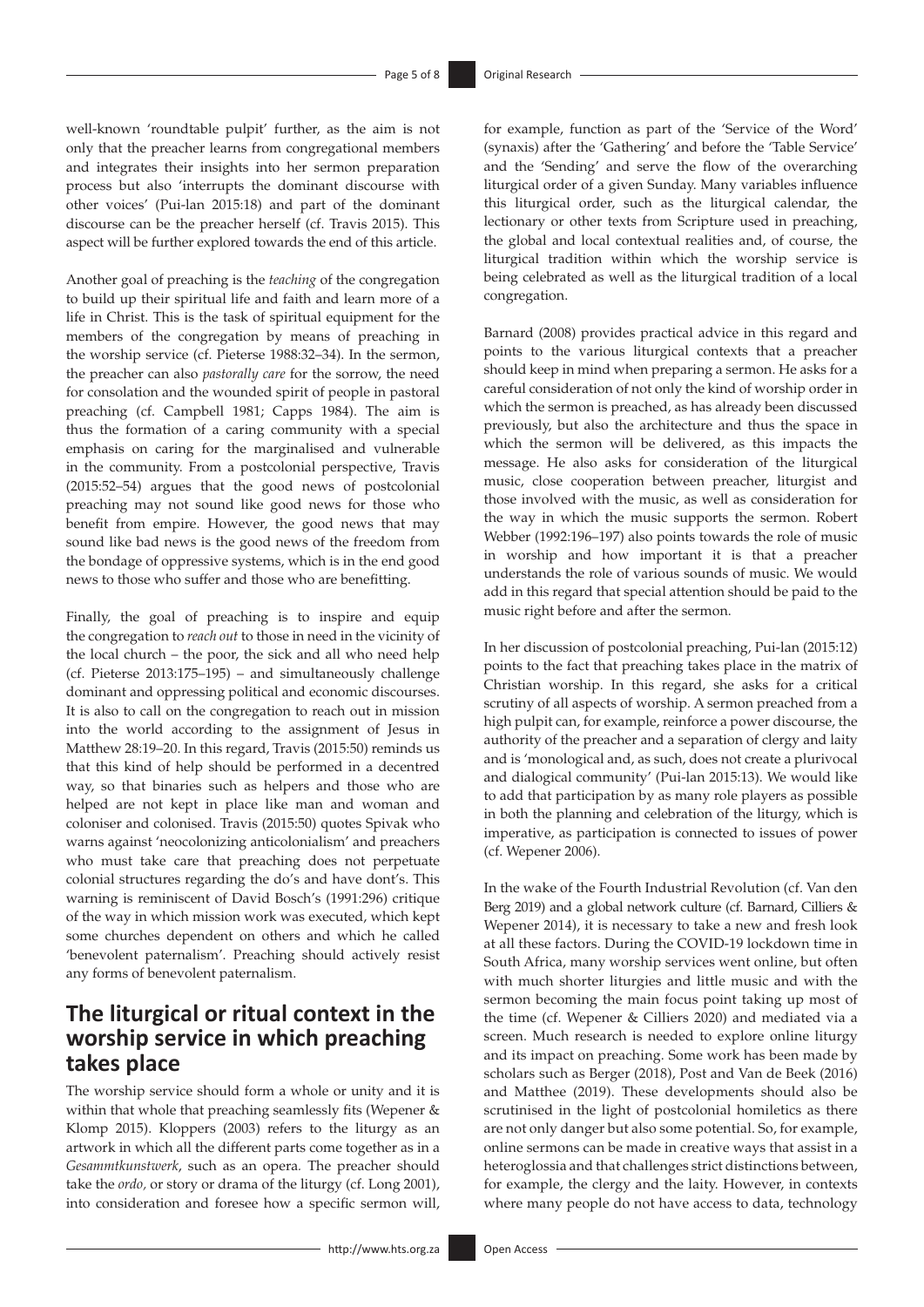or internet connectivity, online liturgies and sermons can be in service of furthering inequality in an already highly unequal society such as South Africa.

### **Personality of the preacher**

The personality of the preacher has an impact on the worship service and the sermon because as the minister he or she leads the procedures (Van der Geest 1981). But it is exactly this position as a preacher who may speak about God's message for God's people, which requires humility from him or her. Johan Cilliers formulates it well: 'The small I in service of the great I' (Cilliers 2004:181). Humility *and* authority characterise a preacher (Cilliers 2004:182). The preacher must not try to be popular or speaking in a way in which he or she will never speak with family at home.

Preaching is not only determined by the biblical text of Sunday morning's sermon but also by the listeners and the personality of the preacher. The spiritual life and maturity of the preacher, and what she or he is as a believer in Christ amongst the members of the congregation, have an influence on the trust the listeners have in their preacher to believe the message on Sunday brought by that preacher (cf. Müller 1986:20). A life of prayer is a *sine qua non* for a preacher who must preach Sunday after Sunday in the same congregation (cf. Lischer 1981:96; Pieterse 1988:71). The preacher who is a good communicator, who has a caring personality, somebody who can be trusted and is a good pastor, will more readily be accepted by the members of the congregation. She can then, in the words of Tisdale, speak truth in love (Tisdale 2010:41–62) and practise prophetic preaching with a pastoral approach.

1 Timothy 3:3–6 (The New English Bible) lists the characteristics of a leader in the Christian church which should be:

sober, temperate, courteous, hospitable, and a good teacher; he must not be given to drink, or a brawler, but of a forbearing disposition, avoiding quarrels and no lover of money. He must be the one who manages his own household well and wins obedience from his children and a man of the highest principles.

A spiritual leader in the church will do well if he or she is open to feedback from the congregational members, even criticism, which can lead to an acceptable solution in an open conversation. In postcolonial homiletics, the preacher should also be actively self-reflective (Go et al. 2015:4) and continuously scrutinise who he or she is in relation to the preaching event and homiletical process. In previous work, we have furthered the notion of a 'spirituality of liminality' (Wepener 2015) whilst conducting research and we want to apply the notion of a 'spirituality of liminality' also here with regard to the sermon preparation process and call for reflexivity on the part of the preacher (cf. also Travis 2015). In postcolonial theory and postcolonial homiletics, the issue of identity is a rich topic in which identity is viewed as continuously constructed. This should be further explored

regarding the person and identity of the preacher within a South African homiletical context.

### **Inter-human communication during the sermon**

As has already been mentioned, a major development in contemporary homiletics is the turn to the listener. Ernst Lange was first in Europe to articulate this turn to the listener in homiletics (Lange 1976). New focus came on the interrelatedness of the human condition and the gospel. In the English-speaking world, Fred Craddock's inductive preaching was to create a movement in the sermon that contributed to the communal experiencing of the Word and enabled the listener to participate in the sermon (Craddock 1971). Craddock's approach led to various creative models of preaching that include the listener as an active participant (cf. *inter alia* Buttrick 1987; Lowry 2001; Park & Wepener 2016). The members of the congregation attending the worship service are no longer seen as just receivers of what is offered, but as active participants in liturgical rituals and the sermon. There is an inter-human communication going on in the reception of God's message for them in the worship service. Preaching is an interhuman communicative practice as well as a religious event.

Preaching is therefore an instance of both religious and human communication. It is the dual nature of preaching. Homiletic interaction is what preacher and listener do together and is open to what might happen religiously in this social activity, which is a conversation (Pleizier 2010:33). The listeners also send signals with their non-verbal communication to the preacher.<sup>8</sup> Speaker and listener together create the preaching event. Preaching is an event in which the living voice of the gospel is heard.

There is a blending of voices in the preaching event – it is the living voice of the gospel when God speaks; the living voice of the gospel when the biblical text speaks, the living voice of the gospel when the congregation speaks and the living voice of the gospel when the preacher speaks (Cilliers 2004:22, 38, 88, 130, 180).

Our age confronts preachers with autonomous listeners, which put a great responsibility on preaching as an openended sermon. Preachers should refrain from telling listeners what they should do in light of the sermon message. Leave it for them to decide how to apply it in their own lives. There is no place for power plays and violent speech, especially also not for the marginalised members in churches and in our society (cf. McClure 2001). Whilst speaking kindly and lovingly to listeners, preachers should, in the words of Pui-lan (2015:11), 'dislodge the audience from common sense (which usually serves the status quo) and challenge the legacy of colonialism and the legacy [*of*] empire'.

8.Cf. in this regard the book *Performance in Preaching* edited by Childers and Schmit (2008).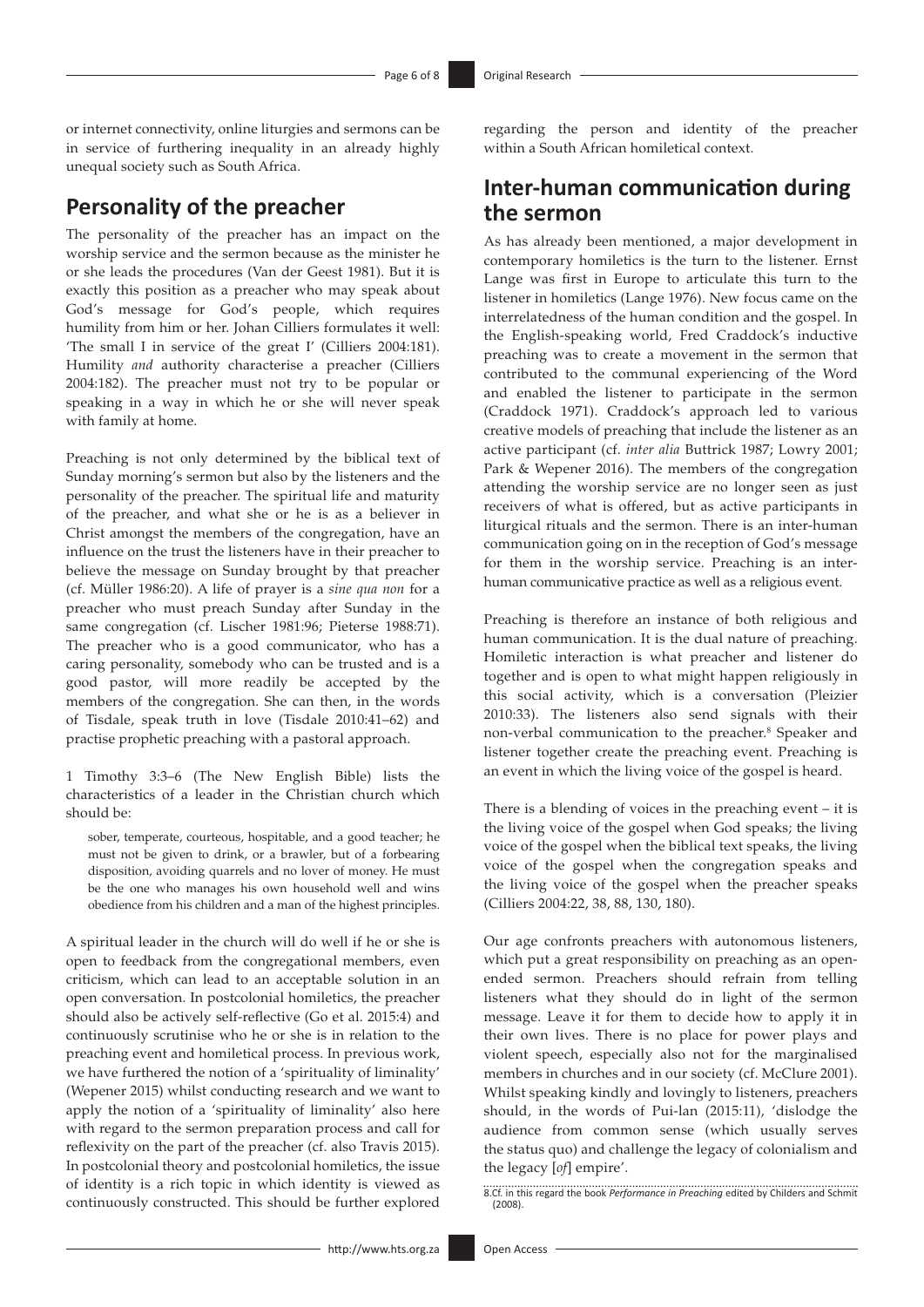# **Conclusion**

Preaching is a complex practice. Many classical sources, such as the work of Ricoeur, are still of value in the subject of homiletics in our own day. Homiletical theory should on a continuous basis be revisited, scrutinised and updated. This was also the aim of this article, namely, to do an initial theoretical exploration of the event of preaching in the light of older sources as well as newer developments. We put a current homiletical theory on the table to be revisited within the overarching research project and specifically after our empirical research of the practice of preaching has been completed. It is clear that much work remains to be performed in South Africa pertaining to postcolonial homiletics and preaching in a digital age, but the wheel of homiletics should not be reinvented; however, some alignment and empirical research are needed.

#### **Acknowledgements**

#### **Competing interests**

The authors declare that they have no financial or personal relationships that may have inappropriately influenced them in writing this article.

#### **Authors' contributions**

H.P. is the main author and contributed at least 75% of this article, whilst C.W. contributed 25%. H.P. was the original author who conceptualised this article, wrote the first draft and thereafter invited C.W. to edit and make small additions.

#### **Ethical considerations**

This article followed all ethical standards for research without direct contact with human or animal subjects.

#### **Funding information**

This research received no specific grant from any funding agency in the public, commercial or not-for-profit sectors.

#### **Data availability**

Data sharing is not applicable to this article, as no new data were created or analysed in this study.

#### **Disclaimer**

The views and opinions expressed in this article are those of the authors and do not necessarily reflect the official policy of any affiliated agency of the authors.

### **References**

- Allen, R.J., 2000, *Hearing the sermon: Relationship, content, feeling*, Chalice Press, St Louis, MO.
- Barnard, M., 2008, 'Tekst en context/preek en liturgie', in H. Van der Meulen (ed.), *Als een leerling leren preken. Preekvoorberijding stapsgewijs*, pp. 35–49, Uitgeverij Boekencentrum, Zoetermeer.
- Barnard, M., Cilliers, J. & Wepener, C., 2014, *Worship in a network culture*, Liturgia Condenda 26, Peeters Pers, Leuven.
- Berger, T., 2018, *@Worship: Liturgical practices in digital worlds*, Routledge, New York, NY.
- Bohren, R., 1974, *Predigtlehre*, Chr. Kaiser Verlag, München.
- Boonstra, P., 2016, *Omgang met de Bijbeltekst in de preek: Een empirisch homiletisch onderzoek*, Boekencentrum Academic, Zoetermeer.
- Bosch, D.J., 1991, *Transforming mission: Paradigm shifts in theology of mission*, Orbis Books, Maryknoll, NY.
- Brouwer, R., 2008, 'Preken in context: Over de "homiletische situatie"', in H. Van der Meulen (ed.), *Als een leerling leren preken: Preekvoorberijding stapsgewijs*, pp. 21–34, Uitgeverij Boekencentrum, Zoetermeer.
- Brueggemann, W., 2005, *The book that breathes new life: Scriptural authority and biblical theology*, Fortress Press, Minneapolis, MN.
- Buttrick, D.G., 1987, *Homiletic: Moves and structures*, Fortress Press, Philadelphia, PA.
- Campbell, A.V., 1981, *Rediscovering pastoral care*, Darton, Longman & Todd, London.
- Capps, D., 1984, *Pastoral care and hermeneutics*, Fortress Press, Philadelphia, PA.
- Childers, J. &. Schmit, C. (eds.), 2008, *Performance in preaching. Bringing the sermon to life*, Baker Academic, Grand Rapids, MI.
- Cilliers, J.H., 2004, *The living voice of the gospel: Revisiting the basic principles of preaching*, SUN Press, Stellenbosch.
- Cilliers, J., 2019, *Timing grace: Reflections on the temporality of preaching*, SUN PReSS, Stellenbosch.
- Combrink, H.J.B., 1985, 'Op die breuklyn met die Skrif'', in D.J. Louw (ed.), *Op die breuklyn*, pp. 153–168, N.G. Kerk-Uitgewers, Cape Town.
- Craddock, F., 1971, *As one without authority*, Abingdon Press, Nashville, TN.
- De Gruchy, J.W., 1991, *Liberating reformed theology. A South African contribution to an ecumenical debate*, David Philip, Cape Town.
- Gadamer, H.-G., 1975, *Truth and method*, Sheed & Ward, London.
- Go, Y., Jacobsen, D. & Lee, D., 2015, 'Introduction to the essays of the consultation of preaching and postcolonial theology', *Homiletic* 40(1), 3–7. [https://doi.](https://doi.org/10.15695/hmltc.v40i1.4116) [org/10.15695/hmltc.v40i1.4116](https://doi.org/10.15695/hmltc.v40i1.4116)
- Grözinger, A., 2008, *Homiletik*, Gütersloher Verlagshaus, München.
- Henau, E., 1982, *Wat gebeurt er tijdens de preek?* Gooi en Sticht, Hilversum.
- Hermelink, J., 2007, 'The theological understanding of preaching hope', in C.J.A. Vos, L.L. Hogan & J.H. Cilliers (eds.), *Preaching as a language of hope*, Studia Homiletica 6, pp. 29–58, Protea Book House, Pretoria.
- Hogan, L.L., 2006, *Graceful speech: An invitation to preaching*, Westminster John Knox Press Louisville, KY.
- Immink, G., 2010, 'Een methode van preekvoorbereiding', in H. Van der Meulen (ed.), *Als een leerling leren preken, Preekvoorbereiding stapsgewys*, pp. 9–20, Boekencentrum, Zoetermeer.
- Jonker, L.C., 2019, *Herinnering & Verlange: Gesprekke oor Mag, Geskiedenis en die Bybel*, SUN Press, Stellenbosch.
- Kearney, R. & Treanor, B. (eds.), 2015, *Carnal hermeneutics*, Fordham University Press, New York, NY.
- Kloppers, E., 2003, 'Die erediens as omvattende kunswerk', *NGTT* 44(1&2), 80–88.
- Lange, E., 1976, *Predigen als Beruf*, Kreuz Verlag, Stuttgart.
- Lischer, R., 1981, *A theology of preaching. The dynamics of the Gospel*, Abingdon, Nashville, TN.
- Long, T.G., 1989, *Preaching and the literary forms of the Bible*, Fortress Press, Philadelphia, PA.
- Long, T.G., 2001, *Beyond the worship wars*, Alban Institute, Bethesda, MD.
- Long, T.G., 2005, *The witness of preaching*: 2nd edn., Westminster John Knox Press, Louisville, KY.
- Lowry, E.L., 2001 [1980], *The homiletical plot: The sermon as narrative art form*, Revised and expanded, Westminster John Knox Press, Louisville, KY.
- Matthee, N., 2019, 'Cyber cemeteries as challenge to traditional reformed thanatological liturgical praxis', PhD thesis, University of Pretoria.
- McClure, J.S., 1995, *The roundtable pulpit*, Abingdon, Nashville, TN.
- McClure, J.S., 2001, *Otherwise preaching: A postmodern ethic for homiletics*, Chalice Press, St Louis, MO.
- McGrath, A.E., 1996, *Christian theology: An introduction*, Blackwell, Oxford.
- Müller, B.A., 1986, 'Vorming en voortgestte opleiding van die predikant', in *Praktiese, Teologie in Suid-Afrika* 1(1), 15–23.
- Pieterse, H.J.C., 1988, *Die Woord in die werklikheid: 'n Teologie van die prediking*, NG Kerkboekhandel, Pretoria.
- Pieterse, H.J.C., 2001, *Preaching in a context of poverty*, University of South Africa Press, Pretoria.
- Pieterse, H.J.C., 2013, 'An emerging grounded theory for preaching on poverty in South Africa with Matthew 25:31–46 as sermon text', *Acta Theologica* 33(1), 175–195.<https://doi.org/10.4314/actat.v33i1.9>
- Pleizier, T., 2010, *Religious involvement in hearing sermons: A grounded theory study in empirical theology and homiletics*, Eburon Academic Publishers, Delft.